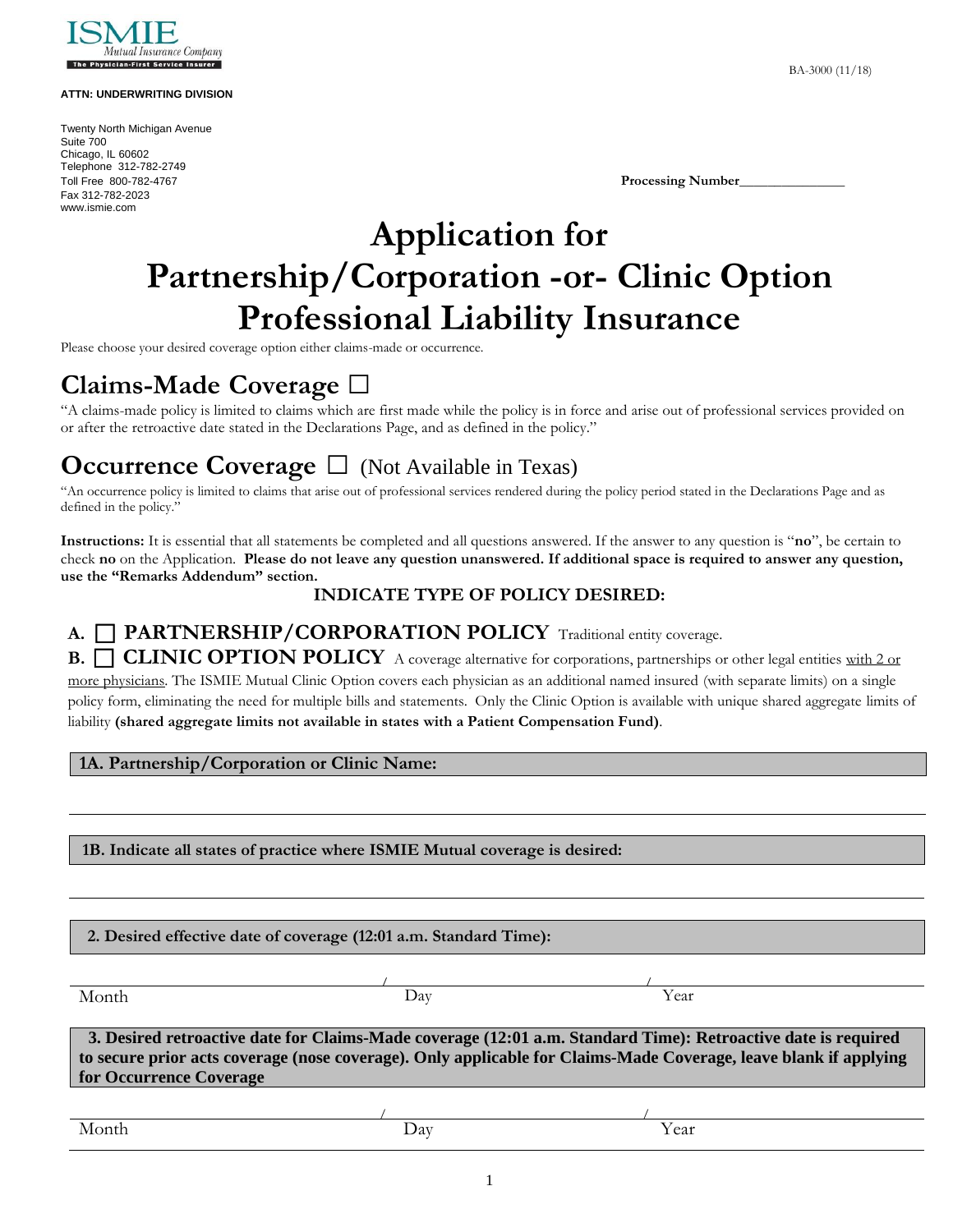# **Partnership/Corporation/Clinic General Information**

### **4. Mailing Address:**

**Note: This address is where all of your insurance documents and correspondence will be sent.**

| <b>Address Line 1:</b>                                                                                                                        |                                              |                                                          |                                                                                                                                                                                              |
|-----------------------------------------------------------------------------------------------------------------------------------------------|----------------------------------------------|----------------------------------------------------------|----------------------------------------------------------------------------------------------------------------------------------------------------------------------------------------------|
| <b>Address Line 2:</b>                                                                                                                        |                                              |                                                          |                                                                                                                                                                                              |
| City:                                                                                                                                         | State:                                       | Zip Code:                                                | Telephone:                                                                                                                                                                                   |
| Fax: (                                                                                                                                        |                                              |                                                          | <b>E-mail Address:</b>                                                                                                                                                                       |
| 5. Billing Address:<br>Note: This address is where all of your insurance premium invoices and notices will be sent.<br><b>Address Line l:</b> | Same as $#4$                                 |                                                          |                                                                                                                                                                                              |
| <b>Address Line 2:</b>                                                                                                                        |                                              |                                                          |                                                                                                                                                                                              |
| City:                                                                                                                                         | State:                                       | Zip Code:                                                | Telephone:                                                                                                                                                                                   |
| Fax:                                                                                                                                          |                                              |                                                          | <b>E-mail Address:</b>                                                                                                                                                                       |
|                                                                                                                                               |                                              |                                                          |                                                                                                                                                                                              |
| 8. The legal entity applying for coverage is a:                                                                                               |                                              |                                                          |                                                                                                                                                                                              |
| Partnership<br>Multi-Shareholder Corporation<br>Other (Describe)                                                                              | (Submit a copy of the partnership agreement) | (Submit a copy of State issued Organizational Documents) | Limited Liability Company<br>(Submit a copy of State Issued Organizational Documents)<br>Sole Shareholder of Medical Corporation<br>(Submit a copy of State Issued Organizational Documents) |
|                                                                                                                                               |                                              |                                                          |                                                                                                                                                                                              |

### **9. Federal Tax Identification Number:**

**10. Does the Partnership/ Corporation/ Clinic operate under any other names (d.b.a. "doing business as")?** 

#### **YES\_\_\_\_NO\_\_\_\_**

**If Yes, please list all "doing business as" names of the Partnership/Corporation/ Clinic:**

| ∼⊷ |  |
|----|--|
|    |  |
|    |  |

### **11. Previous Insurance Carriers - Last ten years\*:**

**Please indicate in chronological order, most recent first.**

**\*It is necessary that you obtain a current Loss History from each carrier listed above.**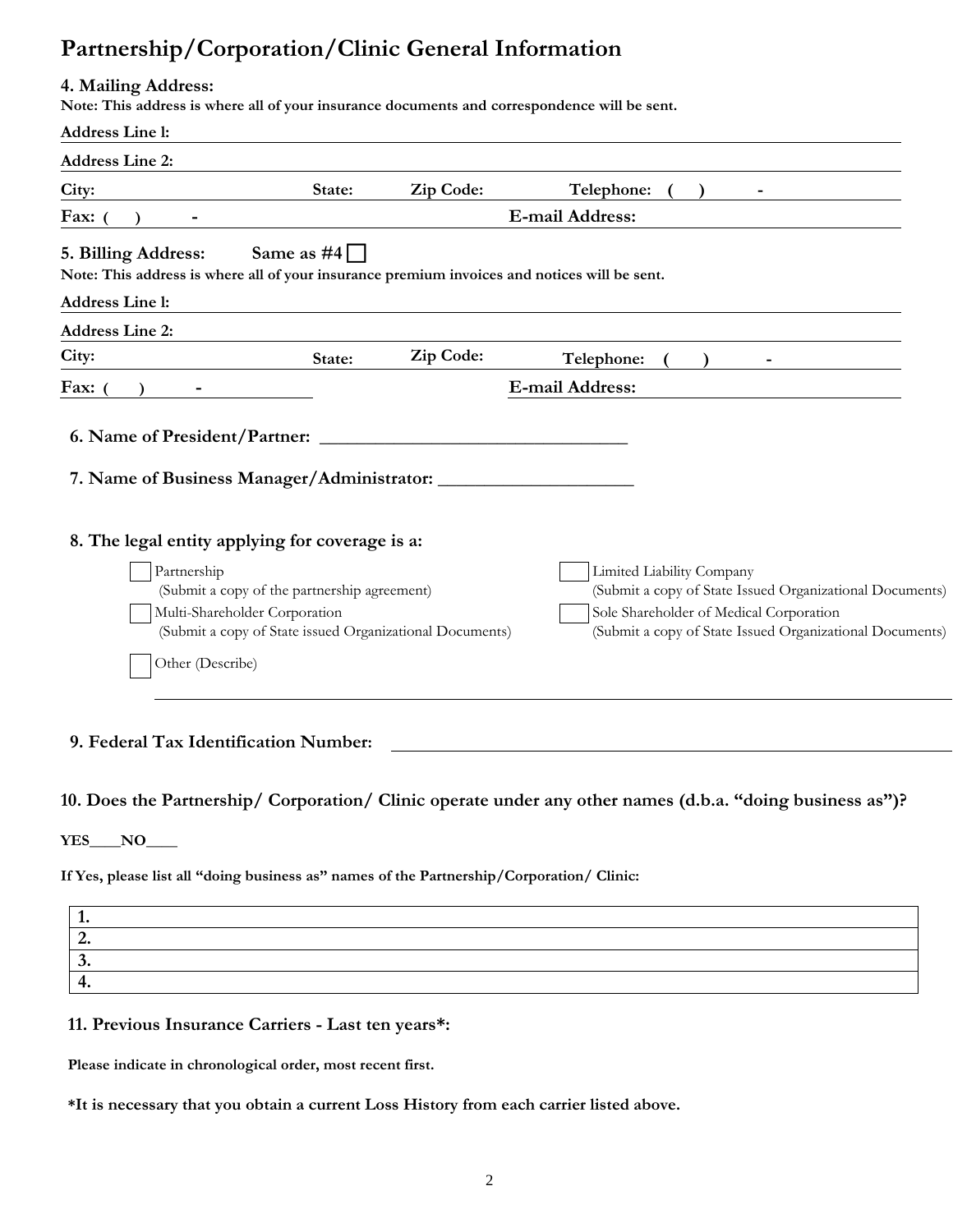**12. Please provide total Group premiums paid, by year, for the last ten years.** 



# **13. Have any malpractice claims or suits been brought against your entity within the past five (5) years?**

Yes No

If "Yes", please provide the following:

- Brief description of each claim (Use Claim Information Supplement included in application)
- Reserves on pending claims (both indemnity and expense)
- Payments on any closed claim/suit (both indemnity and expense)
- Complete copies of all office/hospital medical records and summons and complaint.

### **14. Limits of Liability (Please skip this section if your entity is domiciled in a state with a Patient's Compensation Fund.)**

The offering of the following policy limits by ISMIE Mutual should not be deemed to express or imply that any particular policy limit is or is not adequate for an insured. It is the sole responsibility of each insured to select an appropriate limit of coverage.

Please select **one** of the following options available: A, B or C.

### **A. Limits of Liability: Corporation/ Partnership Only – Not applicable for Clinic Option**

Yes No

| $$200,000/\$600,000*$      | $\frac{1}{2}$ \$500,000/\$1,500,000* |
|----------------------------|--------------------------------------|
| "each person"/ "aggregate" | "each person"/ "aggregate"           |

\*NOTE: These limits are only available in Illinois and Texas for claims-made coverage

| $$1,000,000$ /\$3,000,000  | $\frac{1}{2}$ \$2,000,000/\$4,000,000 |
|----------------------------|---------------------------------------|
| "each person"/ "aggregate" | "each person"/ "aggregate"            |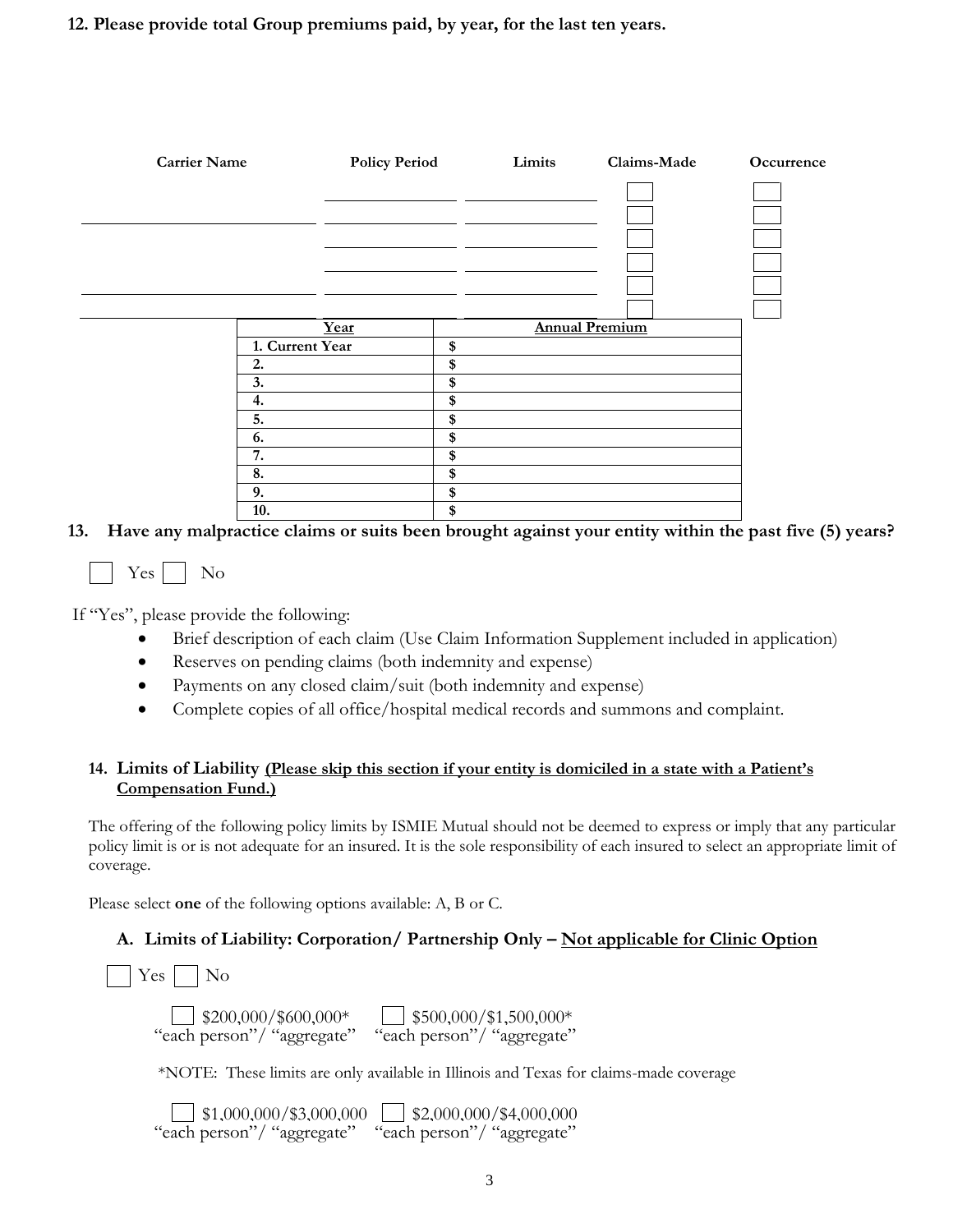# **B. Limits of Liability: Clinic Option Only – Not applicable for Corporation/Partnership**

 $Yes$  No

|                         |                                                 |      | <b>Aggregate Limit</b> | ***  |
|-------------------------|-------------------------------------------------|------|------------------------|------|
| "Each Person" Limit     | $\#$ of Exposures*                              | \$1M |                        | \$2M |
|                         | 2                                               | 5M   |                        | 6M   |
| \$1 million each person | 3                                               | 8M   |                        | 10M  |
|                         | 4                                               | 10M  |                        | 12M  |
| \$2 million each person | 5                                               | 15M  |                        | 16M  |
|                         | 6                                               | 16M  |                        | 18M  |
|                         | 7                                               | 18M  |                        | 22M  |
|                         | 8                                               | 20M  |                        | 24M  |
|                         | 9                                               | 22M  |                        | 28M  |
|                         | $10-19$                                         | 25M  |                        | 30M  |
|                         | $20-39$                                         | 40M  |                        | 45M  |
|                         | $40 - 59$                                       | 55M  |                        | 60M  |
|                         | 60-79                                           | 70M  |                        | 75M  |
|                         | $80-99**$                                       | 85M  |                        | 90M  |
|                         | w T 1 1 1 1 1 1 1 1 1 1 1 1 1<br>$CT^{\bullet}$ |      |                        |      |

\* Includes legal entity and each physician affiliate.

\*\* For each additional 20 physicians insured, increase the aggregate by \$15M.

\*\*\* Increased aggregate limits may be purchased. For each additional limit, an additional premium of 1% of the aggregate physician and Allied Health Personnel premiums will be charged.

# **C. Shared Limits of Liability: Clinic Option Only – Not applicable for Corporation/Partnership**

 $Yes \mid No$ 

The shared limit option is available for clinic option policyholders who **desire to insure their professional entity on a** shared limit basis under the clinic option policy, which means the entity shares in one limit of liability with one ISMIE insured employed physician when both are named as co-defendants in the same claim. Further details will be provided to applicants interested in this option.

**The Shared Limit Option must match the limits of the ISMIE insured physician affiliates, as listed below:** 



\$2 million each person

**15. Profile Questions. Include details to each question in the space provided. If additional space is needed, please utilize the "Remarks Addendum" section.** 

**YES NO**

- A. **Has the partnership/corporation/ clinic's professional liability insurance ever been canceled for non-payment of premium?** If "yes," indicate date(s) of such cancellation: **(Not Applicable in Missouri**)\_\_\_\_\_\_\_\_\_\_\_\_\_\_\_\_\_\_\_\_\_\_\_\_\_\_\_\_
- **B. Has the partnership/corporation/ clinic's professional liability insurance ever been declined, canceled, non-renewed or issued on special terms?** (Including but not limited to: restrictive endorsements, surcharged premium, etc.)**(Not Applicable in Missouri)**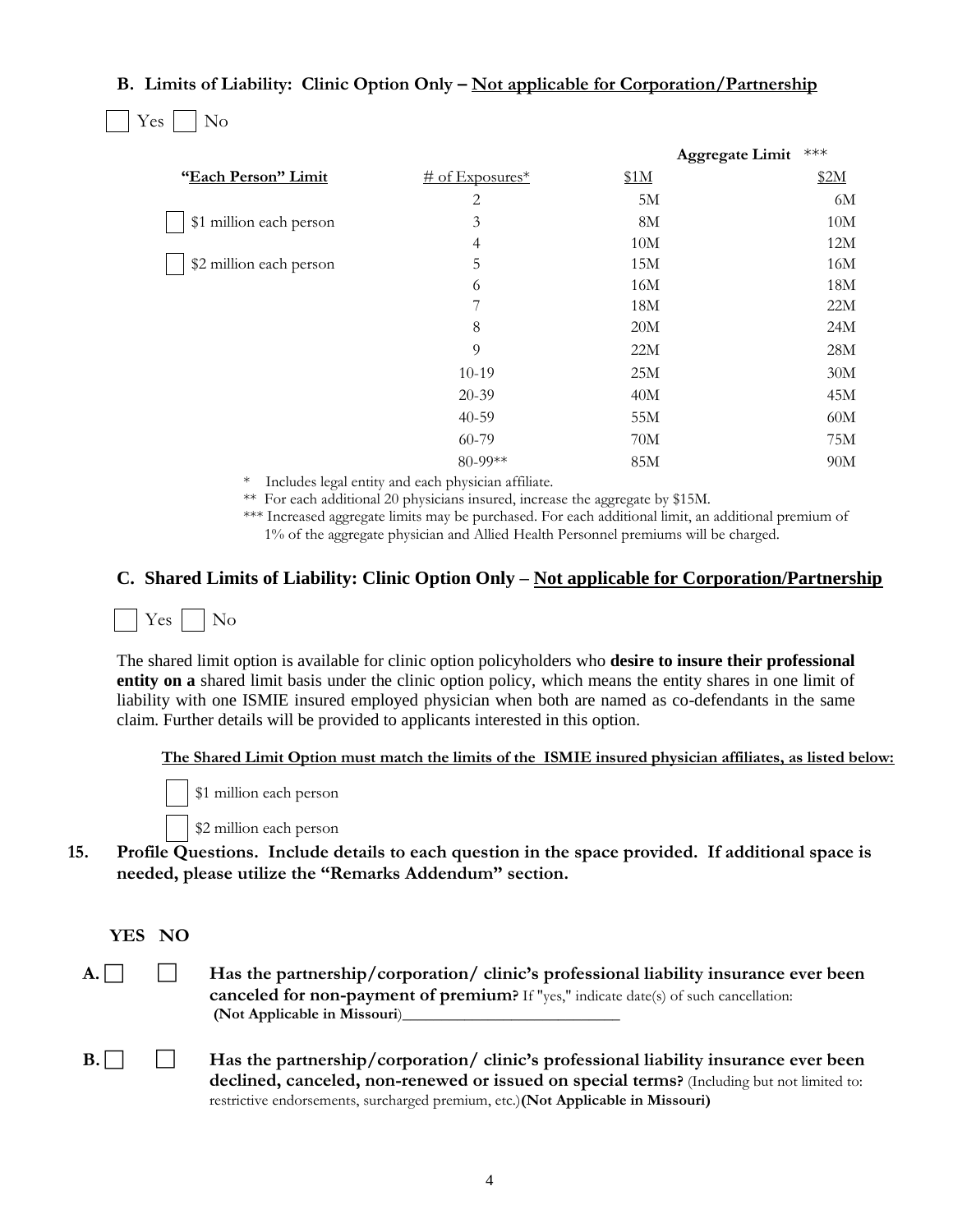|     | Has the partnership/corporation/ clinic owned and operated, participated in or<br>directed any entrepreneurial medical business? If "yes," indicate name(s), address(es) and type(s) of<br>business(es):                                                                                                                                                                                                                                                                                                                                                                                                                                                                                                                                                                                                                                     |
|-----|----------------------------------------------------------------------------------------------------------------------------------------------------------------------------------------------------------------------------------------------------------------------------------------------------------------------------------------------------------------------------------------------------------------------------------------------------------------------------------------------------------------------------------------------------------------------------------------------------------------------------------------------------------------------------------------------------------------------------------------------------------------------------------------------------------------------------------------------|
| 1). | Does the partnership/corporation/clinic, through its additional named insured<br>physicians, treat or intend to treat any patient by means of therapeutics which could be<br>considered unconventional, experimental, investigational or clinical research that is<br>not within the scope of research protocols approved by the Food and Drug<br>Administration (FDA) or an institutional review board (IRB) (also known as an<br>independent ethics committee (IEC), an ethical review board (ERB) or a research<br>ethics board (REB))? If "Yes," utilize the "Remarks Addendum" on page 17 to identify<br>physician(s) in the clinic who participate in this activity and provide a full written<br>narrative indicating treatment(s), and provide name(s) and address(es) of sponsoring<br>institution(s) or entity(ies) if applicable. |
| Е.  | Does the partnership/corporation/ clinic contract to any governmental facility? If<br>"Yes," please provide a copy of any contract you have executed.                                                                                                                                                                                                                                                                                                                                                                                                                                                                                                                                                                                                                                                                                        |

**16. Please provide a detailed narrative of your group's process for credentialing its physician affiliates:**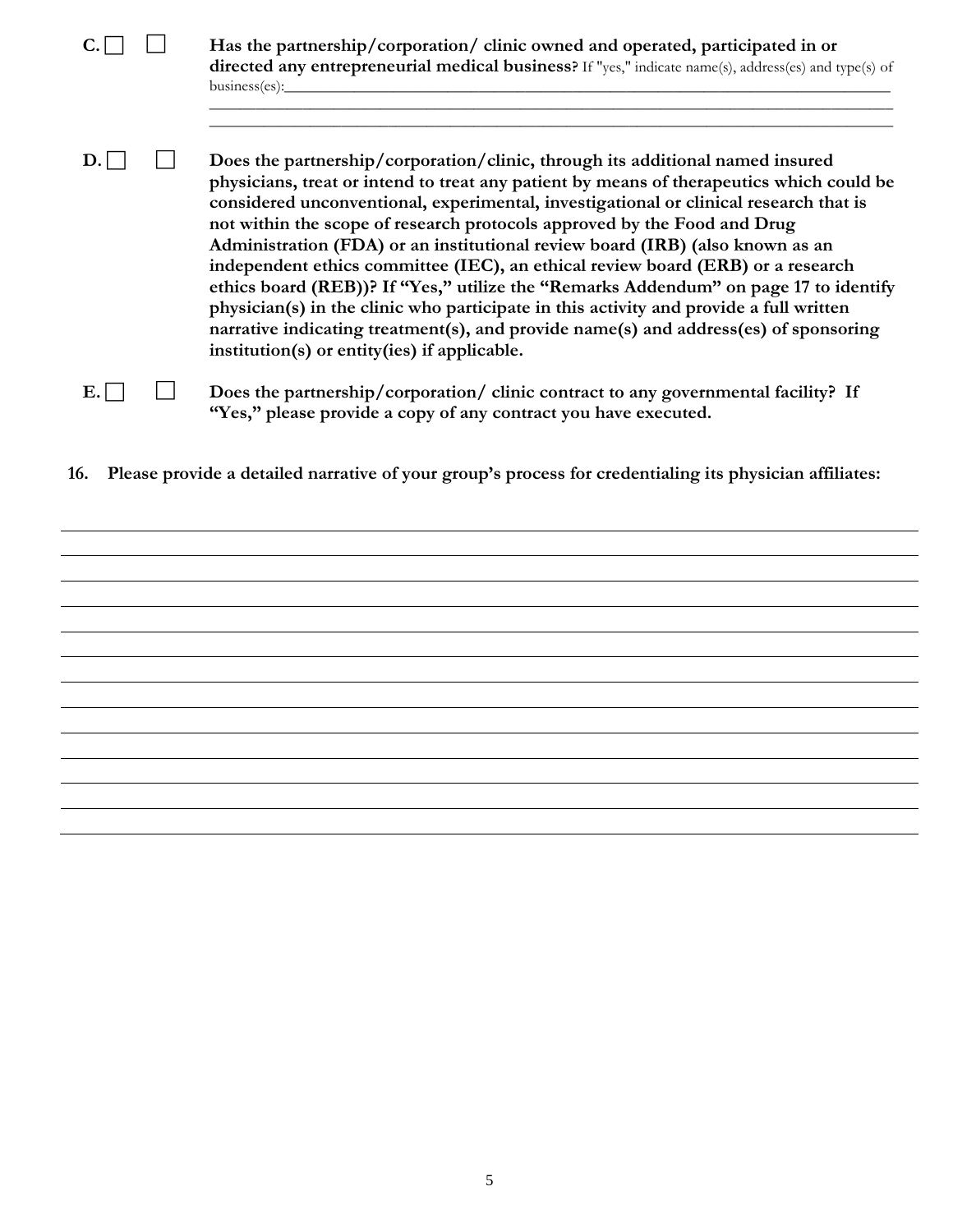# **Partnership/Corporation /Clinic Census**

**17. Please provide census information on physicians who are partners, shareholders, officers, directors, employees or independent contractors**. **If additional space is required to complete this question, use "Remarks Addendum" section.**

| Codes: 01-Partner | 02-Shareholder 03-Officer |                          | 04-Director            | 05-Employee      | 06-Independent Contractor |
|-------------------|---------------------------|--------------------------|------------------------|------------------|---------------------------|
| $\mathbf{Code}$   | Physician Name            | <b>Insurance Carrier</b> | Limits of<br>Liability | Policy<br>Number | Specialty                 |
| $\vert 1 \rangle$ |                           |                          |                        |                  |                           |
| 2)                |                           |                          |                        |                  |                           |
| $\left(3\right)$  |                           |                          |                        |                  |                           |
| $\left(4\right)$  |                           |                          |                        |                  |                           |
| 5)                |                           |                          |                        |                  |                           |
| (6)               |                           |                          |                        |                  |                           |
| 7)                |                           |                          |                        |                  |                           |
| 8)                |                           |                          |                        |                  |                           |
| 9)                |                           |                          |                        |                  |                           |
| 10)               |                           |                          |                        |                  |                           |
| 11)               |                           |                          |                        |                  |                           |
| 12)               |                           |                          |                        |                  |                           |
| 13)               |                           |                          |                        |                  |                           |
| (14)              |                           |                          |                        |                  |                           |
| 15)               |                           |                          |                        |                  |                           |
| 16)               |                           |                          |                        |                  |                           |
| 17)               |                           |                          |                        |                  |                           |
| 18)               |                           |                          |                        |                  |                           |
| 19)               |                           |                          |                        |                  |                           |
| $\overline{20)}$  |                           |                          |                        |                  |                           |
| (21)              |                           |                          |                        |                  |                           |
| (22)              |                           |                          |                        |                  |                           |
| (23)              |                           |                          |                        |                  |                           |
| (24)              |                           |                          |                        |                  |                           |
| (25)              |                           |                          |                        |                  |                           |
| (26)              |                           |                          |                        |                  |                           |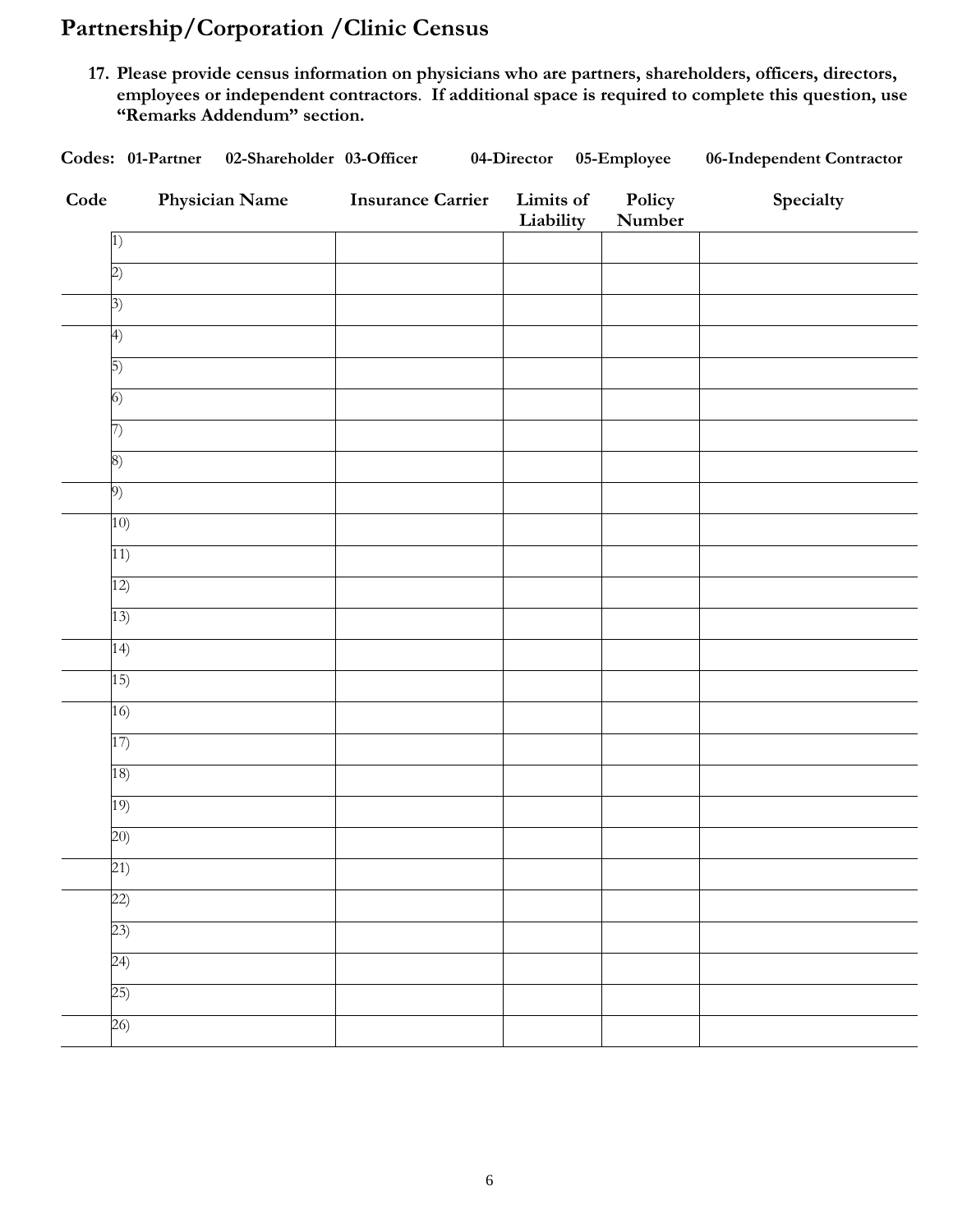#### **18. Allied Health Personnel**

Please provide census information on your employed Allied Health Personnel. Only separate limits are available in states with a Patient Compensation Fund.

**Coverage for the following** 

**Allied Health Personnel are offered on either a Shared or Separate Limit basis for an additional charge. A separate Non-Physician application is required, and is available on our website- [www.ismie.com.](http://www.ismie.com/)** 

|    |                                                  | Total |    |                              | Total |
|----|--------------------------------------------------|-------|----|------------------------------|-------|
| A. | <b>Certified Registered Nurse</b><br>Anesthetist |       | Е. | <b>Physician Assistant</b>   |       |
| В. | <b>Certified Clinical Nurse Specialist</b>       |       | F. | Psychologist                 |       |
| C. | <b>Certified Nurse Practitioner</b>              |       | G. | <b>Other (Specify Below)</b> |       |
| D. | <b>Certified Nurse-Midwife</b>                   |       |    |                              |       |

**Coverage for the following Health Care Professionals is only offered on Separate Limit basis for an additional charge. A separate Individual Physician application is required for Chiropractors and Podiatrists, and a Non-Physician application is required for Dentists, Optometrists and Pharmacists. Applications are available on our website- [www.ismie.com.](http://www.ismie.com/)** 

| Н. | Chiropractor | Total | К. | Podiatrist | Total |
|----|--------------|-------|----|------------|-------|
| Ι. | Dentist      |       | L. | Pharmacist |       |
| J. | Optometrist  |       |    |            |       |

**Note: Coverage for all Health Care Professionals is limited to the scope of employment and services rendered on behalf of the ISMIE Mutual insured Physician or Corporation. (Not applicable in the State of Kansas)**

#### **19. Practice Information**

**List all current Office/Outpatient Practice Locations in this section. Include all locations whether or not ISMIE Mutual insurance is desired at that location. Please indicate additional locations on the "Remarks Addendum" section. Please include facility code(s) to identify all that are applicable.** 

| Facility Codes (Please indicate all that apply) | 06- Nursing Home/Extended Care Facility | 12-Weight Reduction Clinic |
|-------------------------------------------------|-----------------------------------------|----------------------------|
| 01- Physician Office                            | 07-HMO, IPA, PPO                        | 13-Pharmacy                |
| 02- Hospital                                    | 08-Urgent Care Center                   | 14-Abortion Clinic         |
| 03- Extended Hour Walk-In Clinic                | 09-Clinic with overnight stays          | 15-Drug Control Clinic     |
| 04- Surgicenter                                 | 10-Industrial Clinic                    | 16-Commercial Laboratory   |
| 05- Day Spa / Medi-Spa                          | 11- Government Location                 | 17-Other                   |

| A. Office Name:                              |                 | Is ISMIE Mutual Insurance desired for this location?                            |
|----------------------------------------------|-----------------|---------------------------------------------------------------------------------|
| <b>Facility Code:</b>                        |                 | $Yes \Box No \Box$<br>If "No," describe activity not to be covered and state by |
| Address:                                     |                 | whom insured:                                                                   |
| <b>Suite/Room Number:</b>                    |                 |                                                                                 |
| City, State, Zip:                            |                 |                                                                                 |
| Telephone:<br>County:                        |                 |                                                                                 |
| Is this the group's primary office location? | $\rm No$<br>Yes | Name of Office Manager/Administrator (if other<br>than listed in question 7)    |
| <b>Miles</b><br>Distance to Hospital:        | <b>Minutes</b>  |                                                                                 |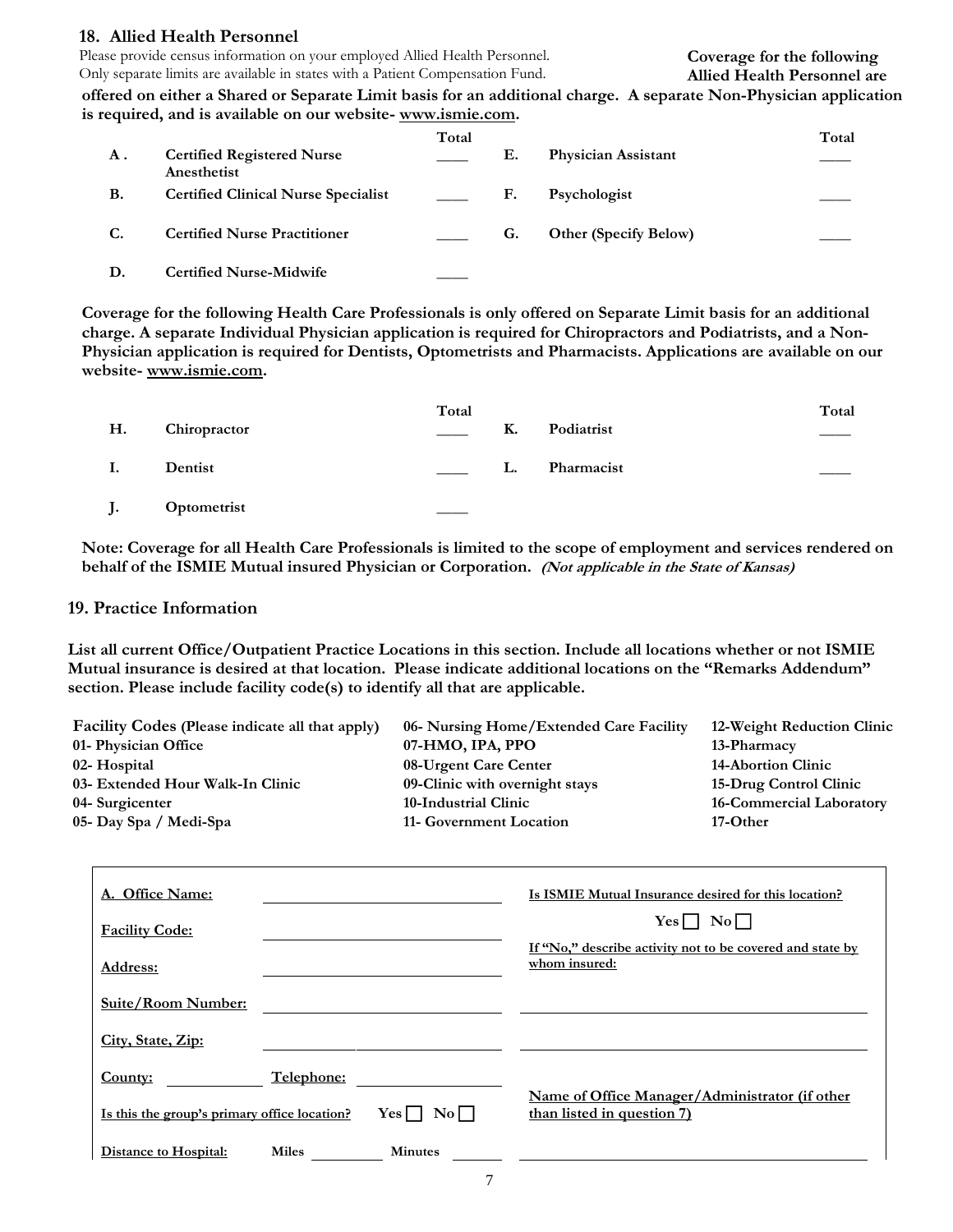| Do you own or operate a Pharmacy at this location? $Yes \Box No \Box$<br>If "Yes", indicate the name of the company that provides Druggist<br>Liability/Pharmacist Liability Insurance. |                                                                              |
|-----------------------------------------------------------------------------------------------------------------------------------------------------------------------------------------|------------------------------------------------------------------------------|
| <b>B.</b> Office Name:                                                                                                                                                                  | Is ISMIE Mutual Insurance desired for this location?                         |
| <b>Facility Code:</b>                                                                                                                                                                   | $Yes \Box No \Box$                                                           |
| Address:                                                                                                                                                                                | If "No," describe activity not to be covered and state by<br>whom insured:   |
| <b>Suite/Room Number:</b>                                                                                                                                                               |                                                                              |
| City, State, Zip:                                                                                                                                                                       |                                                                              |
| Telephone:<br><b>County:</b>                                                                                                                                                            |                                                                              |
| $Yes \Box No \Box$<br>Is this the group's primary office location?                                                                                                                      | Name of Office Manager/Administrator (if other<br>than listed in question 7) |
| <b>Distance to Hospital:</b>                                                                                                                                                            |                                                                              |
| Do you own or operate a Pharmacy at this location? $Yes \Box No \Box$                                                                                                                   |                                                                              |
| If "Yes", indicate the name of the company that provides Druggist<br>Liability/Pharmacist Liability Insurance.                                                                          |                                                                              |

# **19. Practice Information (continued)**

| Facility Codes (Please indicate all that Apply) | 06- Nursing Home/Extended Care Facility | 12-Weight Reduction Clinic |
|-------------------------------------------------|-----------------------------------------|----------------------------|
| 01- Physician Office                            | 07-HMO, IPA, PPO                        | 13-Pharmacy                |
| 02- Hospital                                    | 08-Urgent Care Center                   | 14-Abortion Clinic         |
| 03- Extended Hour Walk-In Clinic                | 09-Clinic with overnight stays          | 15-Drug Control Clinic     |
| 04- Surgicenter                                 | 10-Industrial Clinic                    | 16-Commercial Laboratory   |
| 05- Day Spa / Medi-Spa                          | 11- Government Location                 | 17-Other                   |

| C. Office Name:                                                                                                | Is ISMIE Mutual Insurance desired for this location?                         |
|----------------------------------------------------------------------------------------------------------------|------------------------------------------------------------------------------|
| <b>Facility Code:</b>                                                                                          | $Yes \mid No \mid$                                                           |
| <b>Address:</b>                                                                                                | If "No," describe activity not to be covered and state by<br>whom insured:   |
| <b>Suite/Room Number:</b>                                                                                      |                                                                              |
| City, State, Zip:                                                                                              |                                                                              |
| County:<br>Telephone:                                                                                          |                                                                              |
| $Yes \Box No \Box$<br>Is this the group's primary office location?                                             | Name of Office Manager/Administrator (if other<br>than listed in question 7) |
| <b>Minutes</b><br>Distance to Hospital:<br><b>Miles</b>                                                        |                                                                              |
| Do you own or operate a Pharmacy at this location? $Yes \Box No \Box$                                          |                                                                              |
| If "Yes", indicate the name of the company that provides Druggist<br>Liability/Pharmacist Liability Insurance. |                                                                              |

Г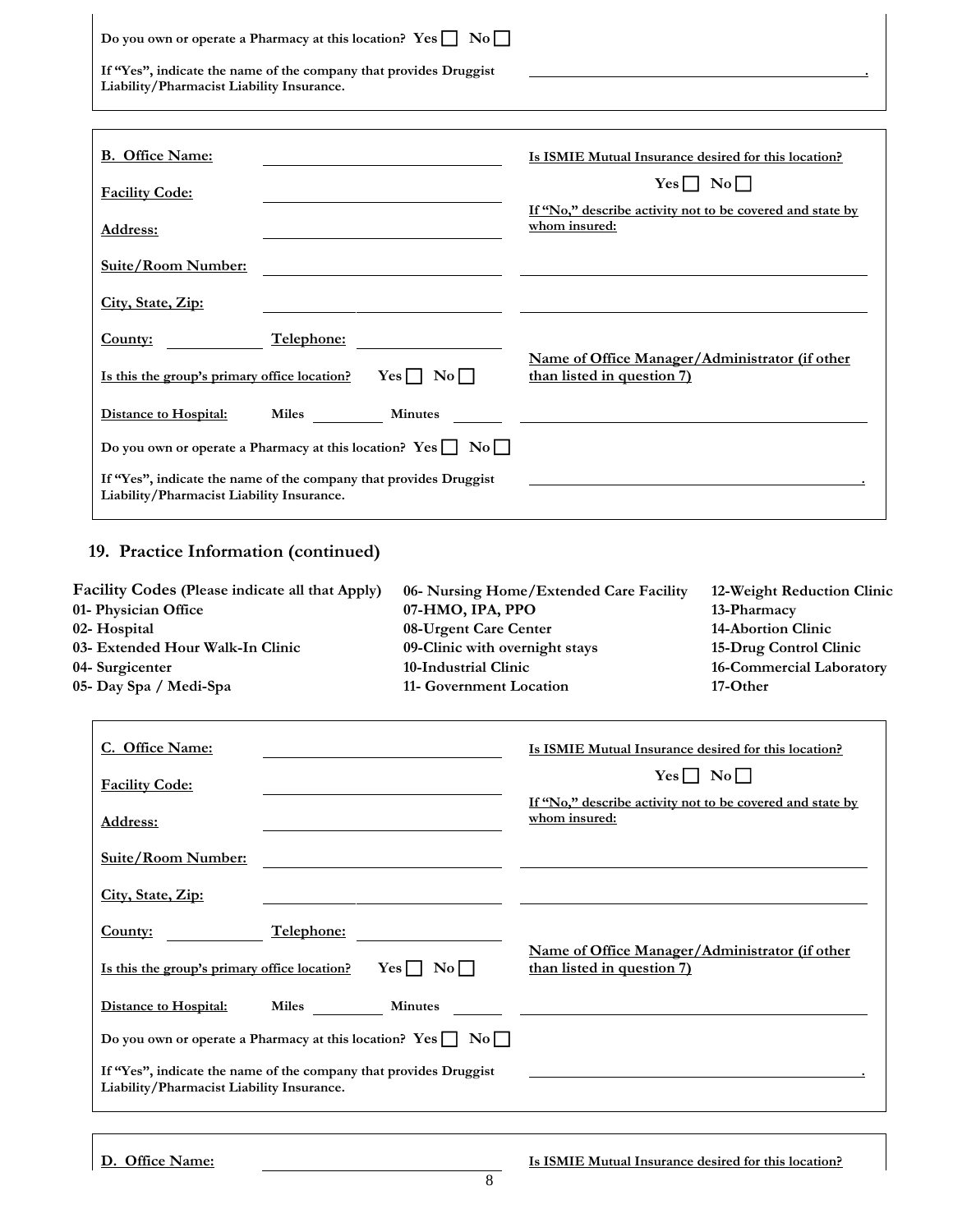| <b>Facility Code:</b>                                                                                          |              |                     | Yes     No                                                                   |
|----------------------------------------------------------------------------------------------------------------|--------------|---------------------|------------------------------------------------------------------------------|
| <b>Address:</b>                                                                                                |              |                     | If "No," describe activity not to be covered and state by<br>whom insured:   |
| <b>Suite/Room Number:</b>                                                                                      |              |                     |                                                                              |
| City, State, Zip:                                                                                              |              |                     |                                                                              |
| County:                                                                                                        | Telephone:   |                     |                                                                              |
| Is this the group's primary office location?                                                                   |              | $Yes \mid  No \mid$ | Name of Office Manager/Administrator (if other<br>than listed in question 7) |
| Distance to Hospital:                                                                                          | <b>Miles</b> | <b>Minutes</b>      |                                                                              |
| Do you own or operate a Pharmacy at this location? $Yes \Box No \Box$                                          |              |                     |                                                                              |
| If "Yes", indicate the name of the company that provides Druggist<br>Liability/Pharmacist Liability Insurance. |              |                     |                                                                              |

20. Do your physicians maintain hospital privileges at one or more facilities? Yes  $\Box$  No  $\Box$ **If yes, please complete section A and B (please copy this page for additional hospital locations) If your physicians do not maintain hospital privileges, please explain in the "Remarks Addendum" section.** 

| A. Hospital Name:                                                                               | Is ISMIE Mutual Insurance desired for this location?                                 |
|-------------------------------------------------------------------------------------------------|--------------------------------------------------------------------------------------|
| <b>Address:</b>                                                                                 | $Yes \Box No \Box$                                                                   |
| <b>Suite/Room Number:</b>                                                                       | If "no," describe activity not to be covered and state by whom<br>insured:           |
| City, State, Zip:                                                                               |                                                                                      |
| $Fast:$<br>County:<br>Telephone:                                                                |                                                                                      |
| Category of privileges (active, consulting, etc.)                                               | Is this your group's primary hospital location?                                      |
| Specialty department of:                                                                        | $Yes \Box No \Box$                                                                   |
| Do your physicians staff the ER at this hospital other than to maintain<br>hospital privileges? | Do your physician's teach at this hospital?                                          |
| $Yes \Box No \Box$                                                                              | $Yes \Box$<br>Classroom<br>Clinical $\Box$                                           |
| If "Yes", average number of hours weekly:                                                       | Is this location a Nursing Home or Extended Care Facility?<br>$Yes \Box$<br>$\bf No$ |
|                                                                                                 |                                                                                      |
| <b>B.</b> Hospital Name:                                                                        | Is ISMIE Mutual Insurance desired for this location?<br>$Yes \Box No \Box$           |
| Address:                                                                                        | If "no," describe activity not to be covered and state by whom                       |
| <b>Suite/Room Number:</b>                                                                       | insured:                                                                             |
| City, State, Zip:                                                                               |                                                                                      |
| Telephone:<br>$\frac{Fax}{ }$<br>County:                                                        |                                                                                      |
| Category of privileges (active, consulting, etc.)                                               | Is this your group's primary hospital location?                                      |
| Specialty department of:                                                                        | $Yes \Box No \Box$                                                                   |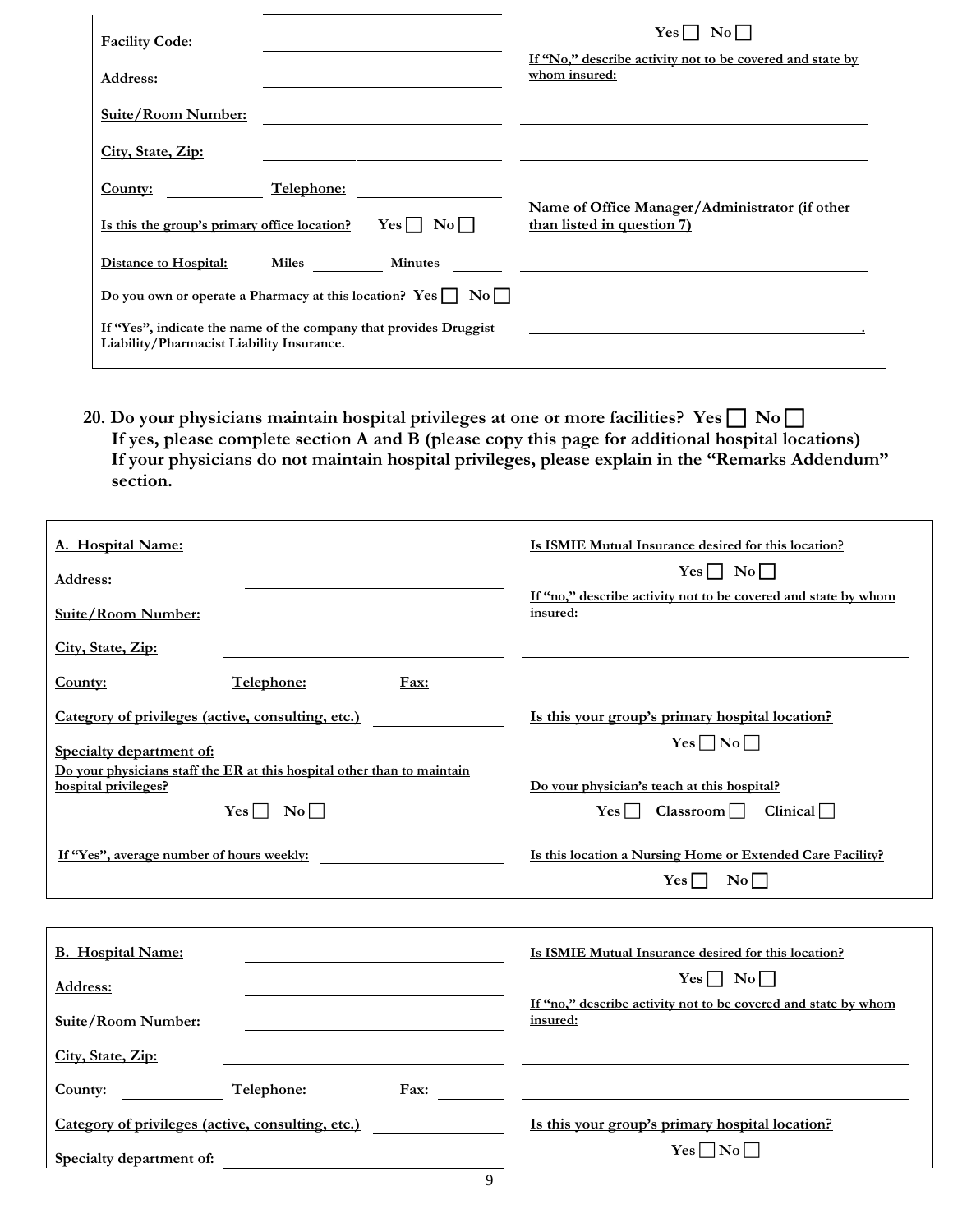| Do your physicians staff the ER at this hospital other than to maintain<br>hospital privileges?                                                                                                                                                                                                                                                                                                                                                                                                                                                                                                                                                                   | Do your physician's teach at this hospital?                                                                                                                                                                                                                                                                                                                                                                                  |
|-------------------------------------------------------------------------------------------------------------------------------------------------------------------------------------------------------------------------------------------------------------------------------------------------------------------------------------------------------------------------------------------------------------------------------------------------------------------------------------------------------------------------------------------------------------------------------------------------------------------------------------------------------------------|------------------------------------------------------------------------------------------------------------------------------------------------------------------------------------------------------------------------------------------------------------------------------------------------------------------------------------------------------------------------------------------------------------------------------|
| $Yes \Box No \Box$                                                                                                                                                                                                                                                                                                                                                                                                                                                                                                                                                                                                                                                | Classroom<br>Clinical $\Box$<br>$Yes \mid \cdot$                                                                                                                                                                                                                                                                                                                                                                             |
| If "Yes", average number of hours weekly:                                                                                                                                                                                                                                                                                                                                                                                                                                                                                                                                                                                                                         | Is this location a Nursing Home or Extended Care Facility?                                                                                                                                                                                                                                                                                                                                                                   |
|                                                                                                                                                                                                                                                                                                                                                                                                                                                                                                                                                                                                                                                                   | $\mathbf{No}$<br>$Yes \Box$                                                                                                                                                                                                                                                                                                                                                                                                  |
| 21. Does your group have a credentialing process for staff?<br>A. Physician staff?<br>B. Non-physician staff?<br>If "Yes", does your credentialing include the following:<br>A. Verification of Training?<br>B. Verification of Appropriate Licensure?<br>C. Confirmation of Board Certification?<br>D. Appropriate certification for non-physicians?<br>E. Evaluation of clinical competence?<br>F. Evaluation of loss experience?<br>G. Review of any disciplinary action by a Hospital<br>or Licensing Board?<br>22. Does your group maintain any kind of accreditation?<br>-If "Yes, please indicate accrediting organization(s),<br>effective date and term: | $\Box$ Yes $\Box$ No<br>$\Box$ Yes $\Box$ No<br>Physicians<br>Non-physicians<br>$\Box$ Yes $\Box$ No<br>$\Box$ Yes $\Box$ No<br>$\Box$ Yes $\Box$ No<br>$\Box$ Yes $\Box$ No<br>$\Box$ Yes $\Box$ No<br>$\Box$ Yes $\Box$ No<br>$\Box$ Yes $\Box$ No<br>$\Box$ Yes $\Box$ No<br>$\Box$ Yes $\Box$ No<br>$\Box$ Yes $\Box$ No<br>$\Box$ Yes $\Box$ No<br>$\Box$ Yes $\Box$ No<br>$\Box$ Yes $\Box$ No<br>$\Box$ Yes $\Box$ No |
| 23. Does your group maintain medical equipment which requires<br>on-going maintenance?<br>-If "Yes, describe your maintenance process and procedures:                                                                                                                                                                                                                                                                                                                                                                                                                                                                                                             | $\Box$ Yes $\Box$ No                                                                                                                                                                                                                                                                                                                                                                                                         |
| 24. Does your group maintain written practice protocols such as:<br>A. Delegation of medical treatment to non-physician staff?<br>B. Office procedures for follow-up on Lab reports/X-rays?<br>C. Office procedures for missed appointments?<br>D. Office procedures for referrals?<br>E. Prescription refill authorization?<br>Medical record retention/HIPAA compliance?<br>F.<br>G. Written procedures for resolution of patient complaints?<br>H. Patient satisfaction surveys?<br>Guidelines for access to care after hours, weekends, holidays?<br>Ι.<br>(copies of practice protocols/documentation may be requested)                                      | $\Box$ Yes $\Box$ No<br>$\Box$ Yes $\Box$ No<br>$\Box$ Yes $\Box$ No<br>$\Box$ Yes $\Box$ No<br>$\Box$ Yes $\Box$ No<br>$\Box$ Yes $\Box$ No<br>$\Box$ Yes $\Box$ No<br>$\Box$ Yes $\Box$ No<br>$\Box$ Yes $\Box$ No                                                                                                                                                                                                         |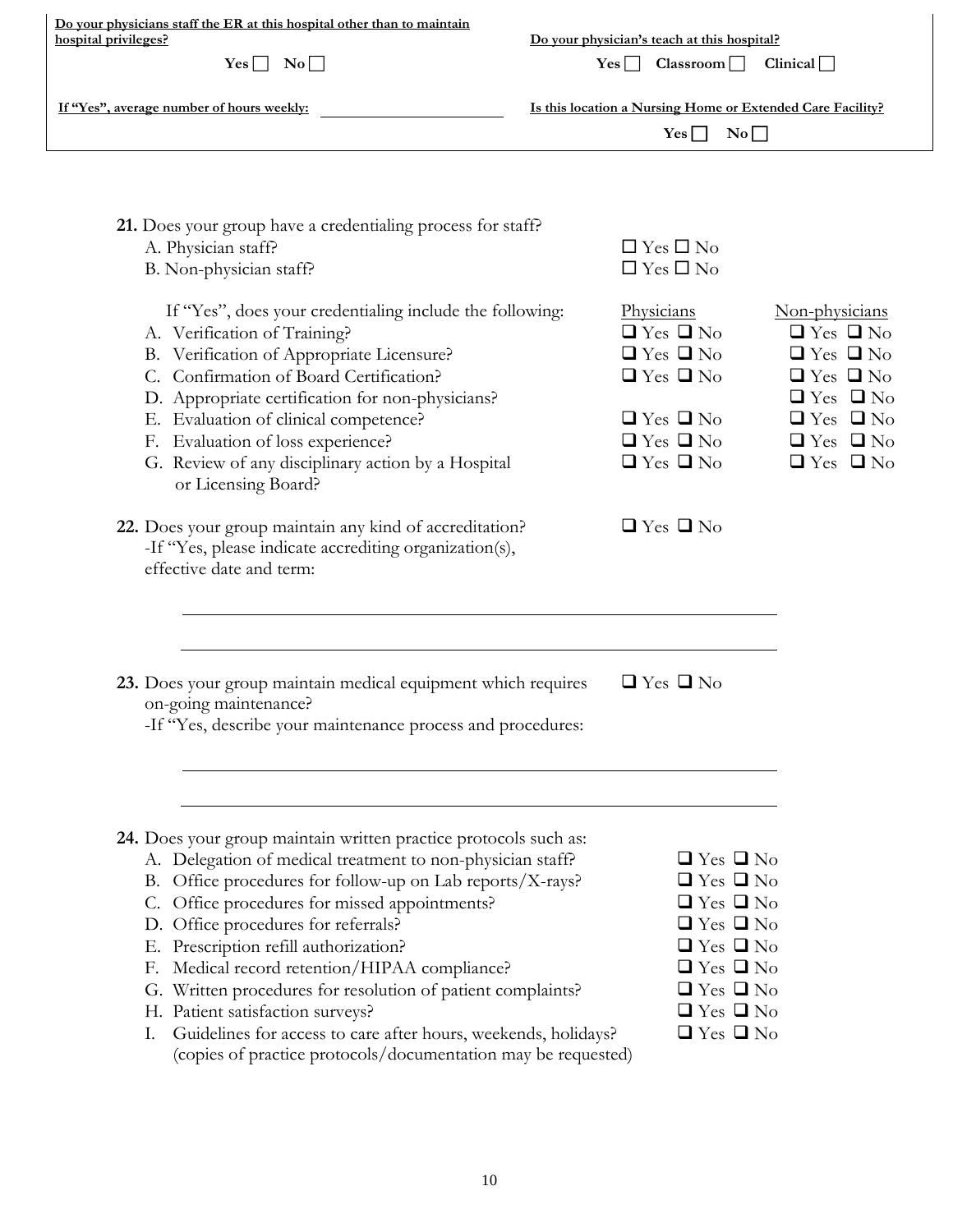| 25. Does you group have an active Quality Service Committee and/or<br>Medical Director responsible to review unexpected outcomes,<br>monitor quality of care, etc.?<br>-If "Yes", copies of reports or minutes may be requested<br>-If "No", describe the process your group utilizes: | $\Box$ Yes $\Box$ No |  |
|----------------------------------------------------------------------------------------------------------------------------------------------------------------------------------------------------------------------------------------------------------------------------------------|----------------------|--|
| 26. Does your group, on an annual or more frequent basis, monitor<br>the ratio of Patient Volume to Physician Staff and Non-Physician Staff?                                                                                                                                           | $\Box$ Yes $\Box$ No |  |
| 27. Do any of your physicians function as a Hospitalist or Laborist?<br>If "yes", list physician names below:                                                                                                                                                                          |                      |  |
| -If "No", does your group utilize the services of outside<br>Hospitalists or Laborists?                                                                                                                                                                                                | $\Box$ Yes $\Box$ No |  |
| 28. Does your group or any of your physicians have a written contract to provide healthcare services to<br>any professional sports organizations?<br>If "yes", please provide names of Organization(s) (please include copy of contract)                                               | $\Box$ Yes $\Box$ No |  |
| 29. Does your group provide Telemedicine Services?                                                                                                                                                                                                                                     | $\Box$ Yes $\Box$ No |  |
| If "yes", please indicate where the films or other forms of electronic transmissions will be read,<br>i.e. City / State.                                                                                                                                                               |                      |  |
| If these transmissions will originate in another state, please provide a copy of your medical<br>license for that state.                                                                                                                                                               |                      |  |
| <b>30.</b> Does your group or any of your physicians provide Concierge services? $\Box$ Yes $\Box$ No<br>(Concierge medicine, also known as direct primary care, involves charging patients a fee or retainer in exchange<br>for medical care and treatment)                           |                      |  |
| If "yes", please describe the services provided, hours of availability, etc.                                                                                                                                                                                                           |                      |  |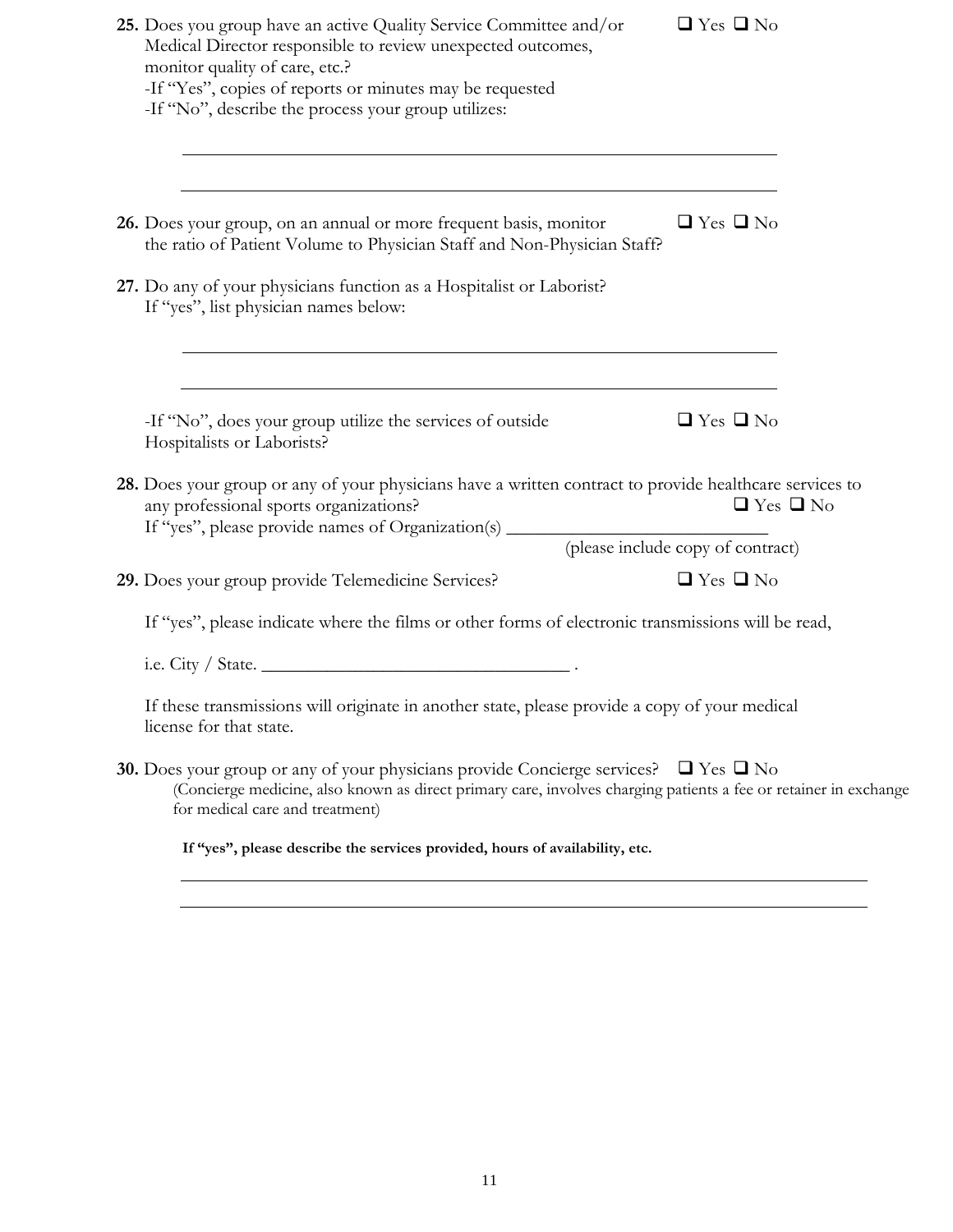|                                                                          | 31. Does your group or any of your physicians provide<br>Aesthetic or Spa type services?                                                                                                                                                                                                                                |                                                                                                 | $\Box$ Yes $\Box$ No                         |  |
|--------------------------------------------------------------------------|-------------------------------------------------------------------------------------------------------------------------------------------------------------------------------------------------------------------------------------------------------------------------------------------------------------------------|-------------------------------------------------------------------------------------------------|----------------------------------------------|--|
|                                                                          | 32. Does your group employ a full-time Risk Manager?<br>-If "Yes", provide the individual's name, title and employment<br>date, and provide written job description:<br>ISMIE to qualify for any discounts available)                                                                                                   | (Please note an application for Risk Manager Premium Discount must be submitted and approved by | $\Box$ Yes $\Box$ No                         |  |
| Payor<br>Medicare<br>Medicaid<br>Private Insurance Companies<br>Self Pay | 33. Provide an overview of your group's practice by reimbursement type:<br>Private HMO (Managed Care)                                                                                                                                                                                                                   | Percent of Practice Total                                                                       |                                              |  |
|                                                                          | 34. Does your group support participation in Continuing Medical<br>Education (CME)? - If yes, complete A - D<br>A. Does your group provide physicians with time away from<br>practice to ensure participation?<br>B. List the number of days per physician per year: ______;<br>Annual CME hours expected: ____________ |                                                                                                 | $\Box$ Yes $\Box$ No<br>$\Box$ Yes $\Box$ No |  |
|                                                                          | C. Does your group provide Allied Health Personnel (AHPs)<br>with time away from practice to ensure participation?<br>D. List the number of days per AHP per year: ________;<br>Annual CME hours expected: ____________                                                                                                 |                                                                                                 | $\Box$ Yes $\Box$ No                         |  |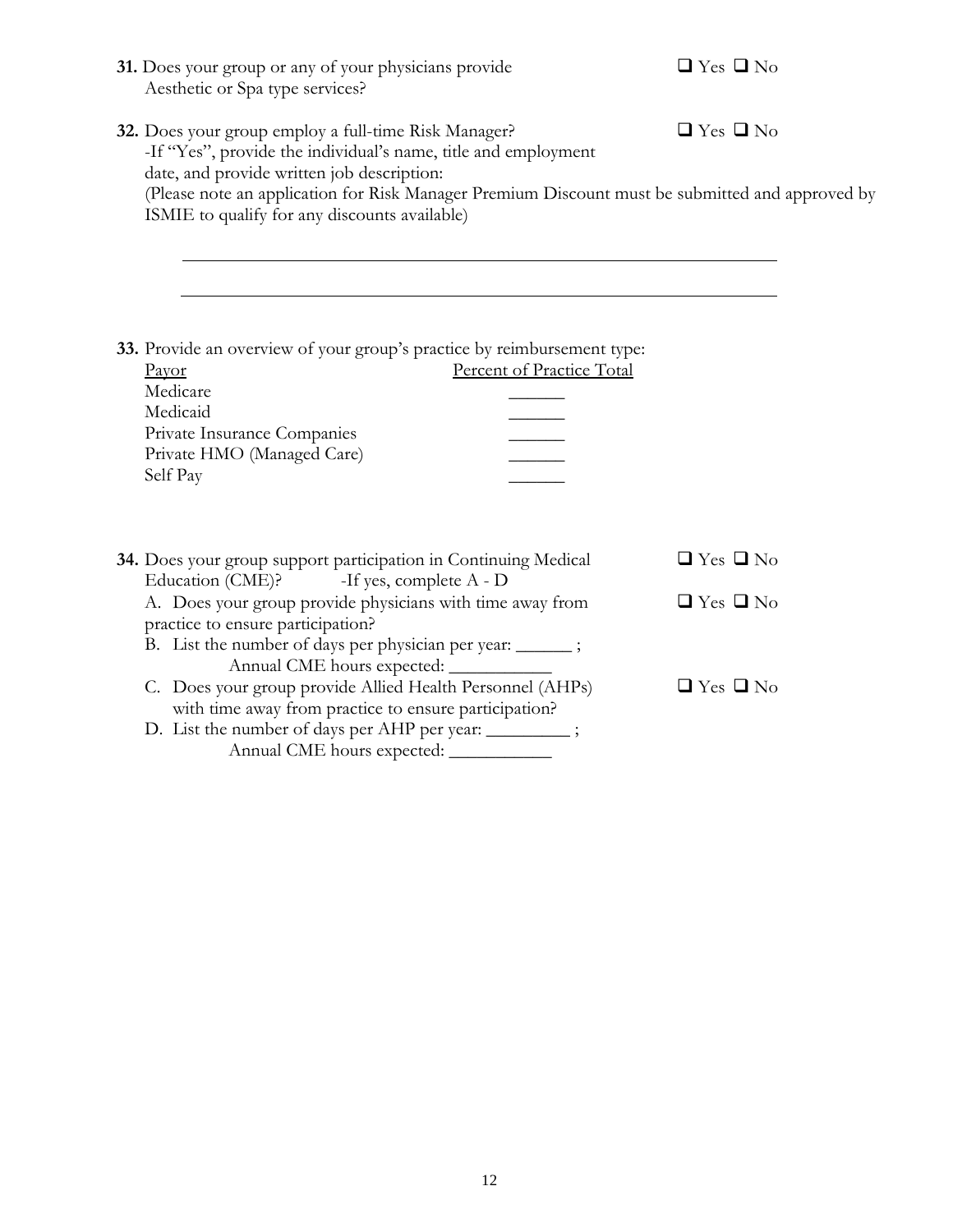# **Certificate(s) of Insurance PHOTOCOPY AND COMPLETE THIS FORM AS NEEDED.**

**35.** If your insurance request is accepted, as a service to its insureds ISMIE Mutual can provide evidence of your coverage on an automated basis to a hospital, employer, etc. by issuing a Certificate of Insurance. If you wish to have a Certificate of Insurance issued to a hospital or other health care institution on your behalf, complete the following:

| A. Certificate of Insurance                                        | B. Certificate of Insurance                                        |
|--------------------------------------------------------------------|--------------------------------------------------------------------|
| Name of Certificate Holder                                         | Name of Certificate Holder                                         |
| <b>Street Address</b>                                              | <b>Street Address</b>                                              |
| Suite/Room Number                                                  | Suite/Room Number                                                  |
| City<br>State<br>Zip<br>Fax                                        | City<br>State<br>Zip<br>Fax                                        |
| If the above is a hospital, please check one:                      | If the above is a hospital, please check one:                      |
| Medical Director<br>Administrator<br>Medical Staff Office<br>Other | Medical Director<br>Administrator<br>Medical Staff Office<br>Other |
| Specific Policy Limits will be printed on Certificate.             | Specific Policy Limits will be printed on Certificate.             |
| C. Certificate of Insurance                                        | D. Certificate of Insurance                                        |
| Name of Certificate Holder                                         | Name of Certificate Holder                                         |
| <b>Street Address</b>                                              | <b>Street Address</b>                                              |
| Suite/Room Number                                                  | Suite/Room Number                                                  |
| City<br>State<br>Fax<br>Zip                                        | City<br>State<br>Zip<br>Fax                                        |
| If the above is a hospital, please check one:                      | If the above is a hospital, please check one:                      |
| Medical Director                                                   |                                                                    |
| Administrator<br>Medical Staff Office<br>Other                     | Administrator<br>Medical Director<br>Medical Staff Office<br>Other |
| Specific Policy Limits will be printed on Certificate.             | Specific Policy Limits will be printed on Certificate.             |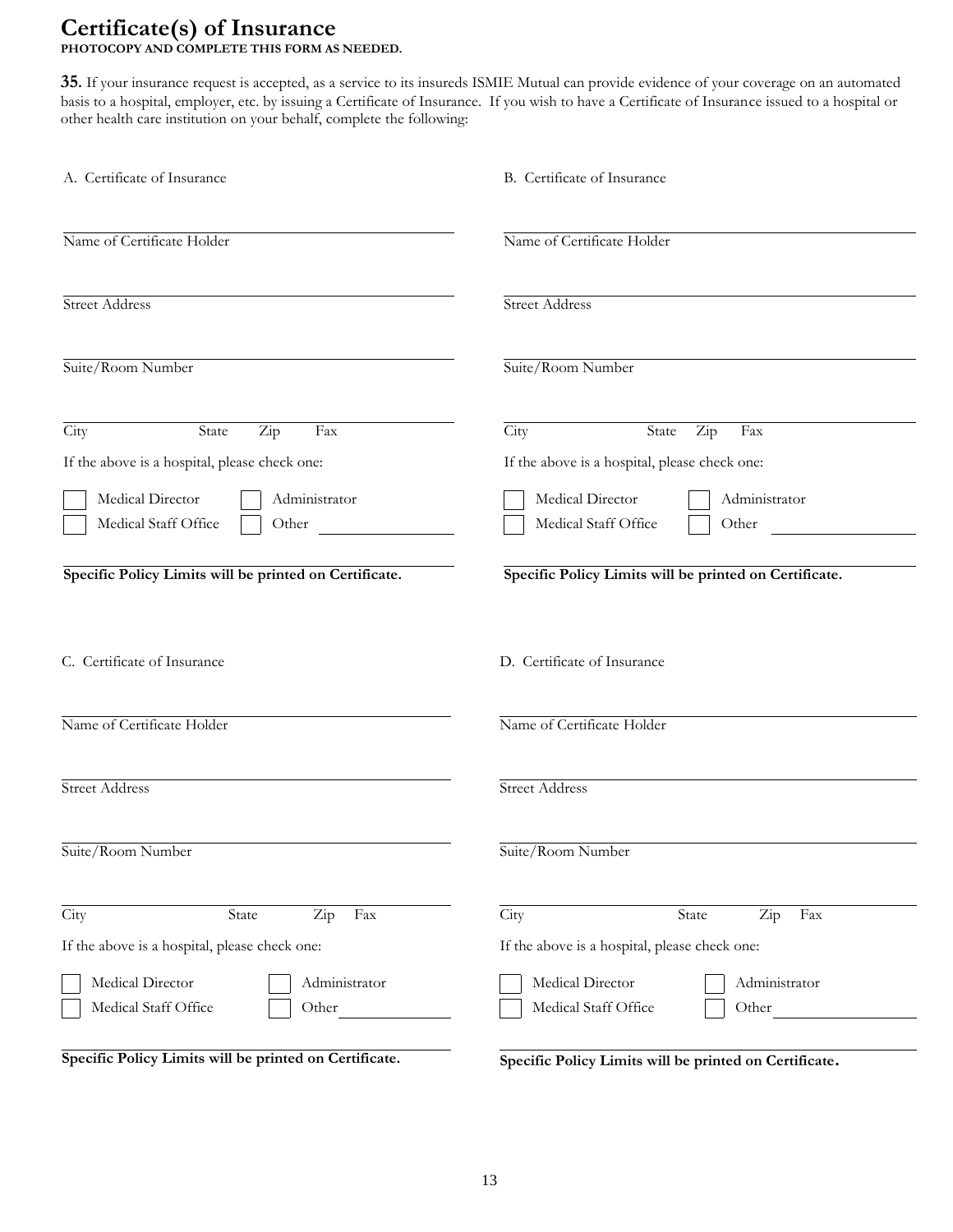# **Applicant's Representation, Authorization and Release**

### **(Please read carefully)**

ELECTRONIC SIGNATURES ARE PERMISSIBLE IN ILLINOIS PURSUANT TO THE ELECTRONIC COMMERCE SECURITY ACT (5 ILCS 175); AND PURSUANT TO THE UNIFORM ELECTRONIC TRANSACTIONS ACT IN BUSINESS AND COMMERCE CODE CHAPTER 322 IN THE STATE OF TEXAS.

#### **PROXY**

By applying for and receiving coverage from ISMIE Mutual Insurance Company, the policyholder/member agrees to grant, assign, and give a proxy to the Board of Directors of ISMIE Mutual Insurance Company or their designee, for purpose of casting a vote at any and all meetings or in any and all instances in which a vote of the policyholders/members is required. It is understood that in the absence of any further action by the policyholder/member, this proxy shall remain valid and binding for the length of time which the policyholder/member shall continue to be a policyholder/member of ISMIE Mutual Insurance Company. It is further understood that on any given issue as to which policyholders/members shall have a right to vote the policyholder/member may, by indicating in writing his, her, or its desire, revoke this proxy for purposes of the issue or matter then pending a vote. In the instance in which the policyholder/member revokes this proxy, he, she, or it may then vote in person or by written proxy at any meeting called for the casting of said vote. At the conclusion of said vote, this proxy, given to the ISMIE Mutual Board of Directors or its designee, shall return to full force and effect and shall continue in full force and effect unless and until the policyholder/member elects to revoke this proxy for purposes of a future issue which may arise.

| Partnership/Corporation or Clinic Name | Signature of President/Partner or | Date |
|----------------------------------------|-----------------------------------|------|
| (please print)                         | Authorized Person                 |      |

### **REPRESENTATION**

I hereby represent that the information contained in this application and any supplementary submission is complete and true and that no material facts which are reasonably likely to influence the judgment of ISMIE Mutual in considering this application have been omitted. *I agree that this shall be the basis of the policy of insurance requested and that I will notify ISMIE Mutual of any changes contained herein.*

#### **FRAUD NOTICES**

Any person who knowingly presents a false or fraudulent claim for payment of a loss or benefit or knowingly presents false information in an application for insurance is guilty of a crime and may be subject to fines and confinement in prison.

NOTICE TO ALABAMA APPLICANTS: Any person who knowingly or willfully presents a false or fraudulent claim for payment of a loss or benefit or who knowingly or willfully presents false information in an application for insurance is guilty of a crime and may be subject to restitution, fines, or confinement in prison, or any combination thereof.

NOTICE TO ALASKA APPLICANTS: Any person who knowingly and with intent to injure, defraud, or deceive an insurance company files a claim containing false, incomplete, or misleading information may be prosecuted under state law.

NOTICE TO ARIZONA APPLICANTS: For your protection Arizona law requires the following statement to appear on this form. Any person who knowingly presents a false or fraudulent claim for payment of a loss is subject to criminal and civil penalties.

NOTICE TO ARKANSAS APPLICANTS: Any person who knowingly presents a false or fraudulent claim for payment of a loss or benefit or knowingly presents false information in an application for insurance is guilty of a crime and may be subject to fines and confinement in prison.

NOTICE TO CALIFORNIA APPLICANTS: For your protection California law requires the following to appear on this form. Any person who knowingly presents a false or fraudulent claim for the payment of a loss is guilty of a crime and may be subject to fines and confinement in state prison.

NOTICE TO COLORADO APPLICANTS: It is unlawful to knowingly provide false, incomplete, or misleading facts or information to an insurance company for the purpose of defrauding or attempting to defraud the company. Penalties may include imprisonment, fines, denial of insurance, and civil damages. Any insurance company or agent of an insurance company who knowingly provides false, incomplete, or misleading facts or information to a policy holder or claimant for the purpose of defrauding or attempting to defraud the policy holder or claimant with regard to a settlement or award payable from insurance proceeds shall be reported to the Colorado division of insurance within the department of regulatory agencies.

NOTICE TO DELAWARE APPLICANTS: Any person who knowingly, and with intent to injure, defraud or deceive any insurer, files a statement of claim containing any false, incomplete or misleading information is guilty of a felony.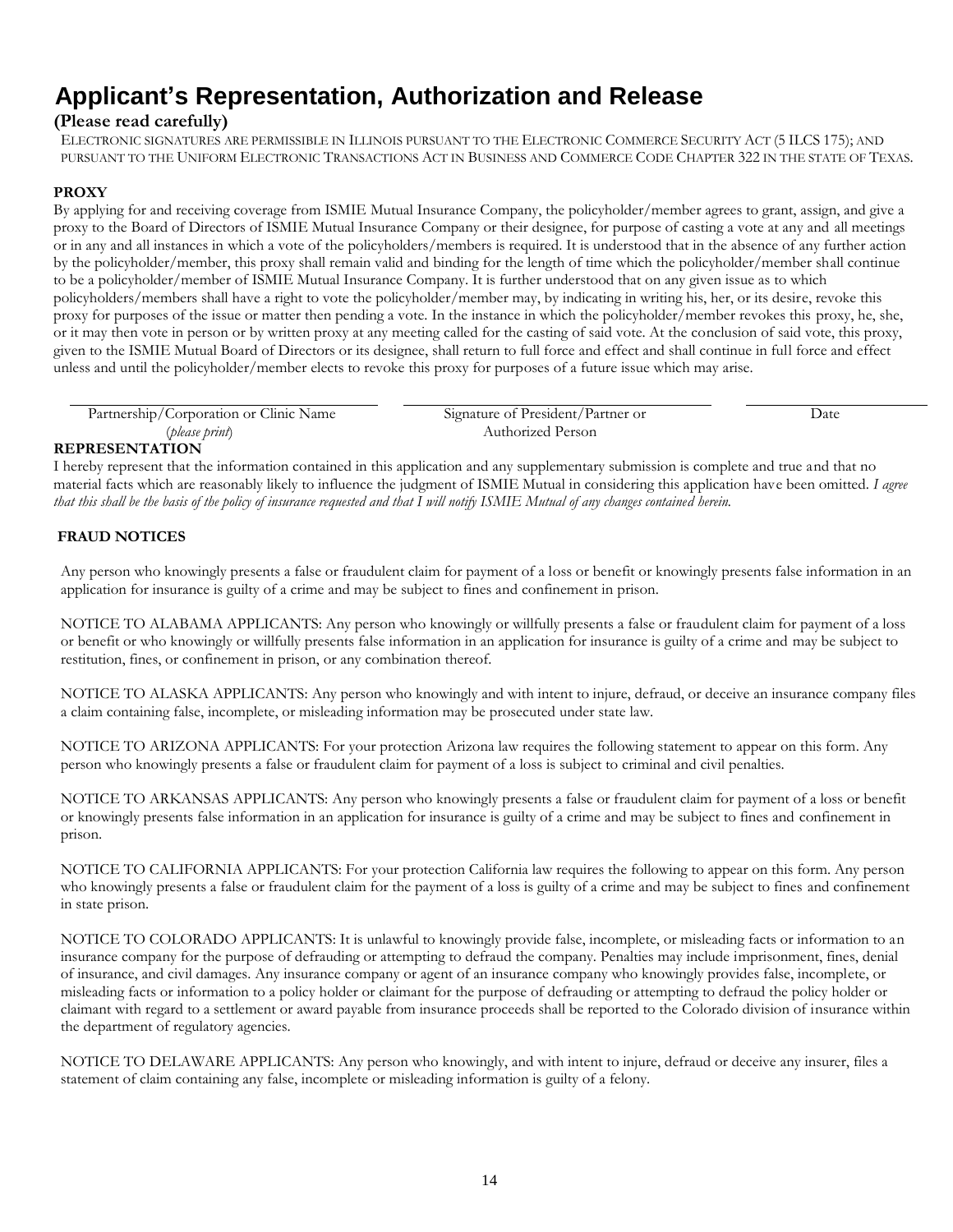NOTICE TO DISTRICT OF COLUMBIA APPLICANTS: WARNING: It is a crime to provide false or misleading information to an insurer for the purpose of defrauding the insurer or any other person. Penalties include imprisonment and/or fines. In addition, an insurer may deny insurance benefits, if false information materially related to a claim was provided by the applicant.

NOTICE TO FLORIDA APPLICANTS: Any person who knowingly and with intent to injure, defraud or deceive any insurer files a statement of claim or an application containing any false, incomplete, or misleading information is guilty of a felony of the third degree.

NOTICE TO IDAHO APPLICANTS: Any person who knowingly, and with intent to defraud or deceive any insurance company, files a statement of claim containing any false, incomplete, or misleading information is guilty of a felony.

NOTICE TO INDIANA APPLICANTS: A person who knowingly and with intent to defraud and insurer files a statement of claim containing any false, incomplete, or misleading information commits a felony.

NOTICE TO KENTUCKY APPLICANTS: Any person who knowingly and with intent to defraud any insurance company or other person files an application for insurance containing any materially false information or conceals, for the purpose of misleading, information concerning any fact material thereto commits a fraudulent insurance act, which is a crime.

NOTICE TO LOUISIANA, NEW MEXICO AND RHODE ISLAND APPLICANTS: Any person who knowingly presents a false or fraudulent claim for payment of a loss or benefit or knowingly presents false information in an application for insurance is guilty of a crime and may be subject to civil fines and criminal penalties.

NOTICE TO MAINE, TENNESSEE, VIRGINIA AND WASHINGTON APPLICANTS: It is a crime to knowingly provide false, incomplete or misleading information to an insurance company for the purpose of defrauding the company. Penalties may include imprisonment, fines, or a denial of insurance benefits.

NOTICE TO MARYLAND APPLICANTS: Any person who knowingly or willfully presents a false or fraudulent claim for payment of a loss or benefit or who knowingly or willfully presents false information in an application for insurance is guilty of a crime and may be subject to fines and confinement in prison.

NOTICE TO MINNESOTA APPLICANTS: A person who files a claim with intent to defraud or helps commit a fraud against an insurer is guilty of a crime.

NOTICE TO NEW HAMPSHIRE APPLICANTS: Any person who, with a purpose to injure, defraud, or deceive any insurance company, files a statement of claim containing any false, incomplete, or misleading information is subject to prosecution and punishment for insurance fraud, as provided in RSA 638:20.

NOTICE TO NEW JERSEY APPLICANTS: Any person who includes any false or misleading information on an application for an insurance policy is subject to criminal and civil penalties.

NOTICE TO NEW YORK APPLICANTS: Any person who knowingly and with intent to defraud any insurance company or other person files an application for insurance or statement of claim containing any materially false information, or conceals for the purpose of misleading, information concerning any fact material thereto, commits a fraudulent insurance act, which is a crime, and shall also be subject to a civil penalty not to exceed five thousand dollars and the state value of the claim for each such violation.

NOTICE TO OHIO APPLICANTS: Any person who, with intent to defraud or knowing that he/she is facilitating a fraud against an insurer, submits an application or files a claim containing a false or deceptive statement is guilty of insurance fraud, which is a crime.

NOTICE TO OKLAHOMA APPLICANTS: WARNING: Any person who knowingly and with intent to injure, defraud or deceive any insurer, makes any claim for the proceeds of an insurance policy containing any false, incomplete or misleading information is guilty of a felony.

NOTICE TO OREGON APPLICANTS: Any person who makes an intentional misstatement that is material to the risk may be found guilty of insurance fraud by a court of law.

NOTICE TO PENNSYLVANIA APPLICANTS: Any person who knowingly and with intent to defraud any insurance company or other person files an application for insurance or statement of claim containing any materially false information or conceals for the purpose of misleading, information concerning any fact material thereto commits a fraudulent insurance act, which is a crime and subjects such person to criminal and civil penalties.

NOTICE TO PUERTO RICO APPLICANTS: Any person who knowingly and with the intention of defrauding presents false information in an insurance application, or presents, or causes the presentation of a fraudulent claim for the payment of a loss or any other benefit, or presents more than one claim for the same damage or loss, shall incur a felony and, upon conviction, will be sanctioned for each violation with a fine of not less than five thousand dollars (\$5,000) and not more than ten thousand dollars (\$10,000), or a fixed term of three (3) years, or both penalties. Should aggravating circumstances [be] present, the penalty may be increased to a maximum of five (5) years, if attenuating circumstances are present, it may be reduced to a minimum of two (2) years.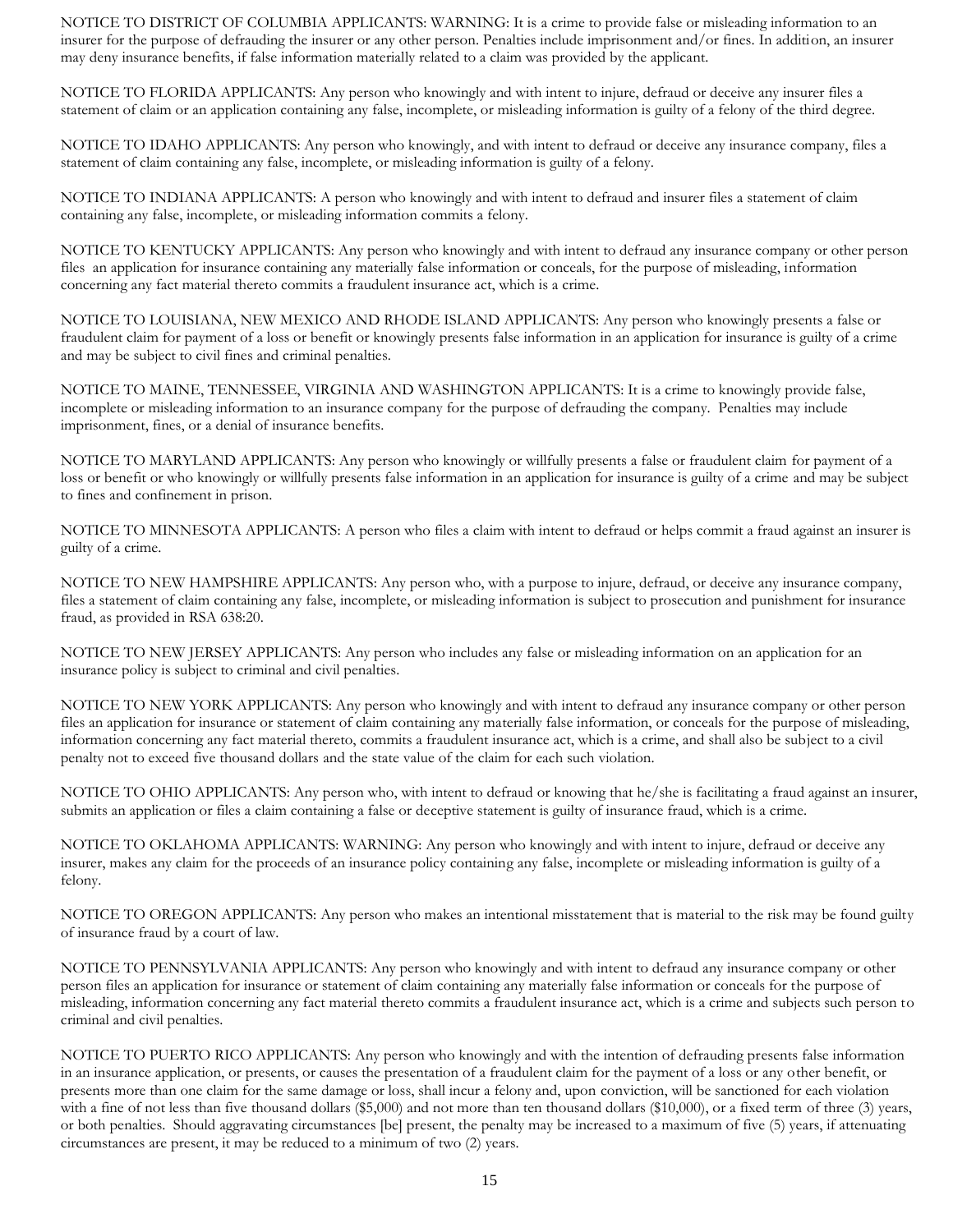NOTICE TO TEXAS APPLICANTS: Any person who knowingly presents a false or fraudulent claim for the payment of a loss is guilty of a crime and may be subject to fines and confinement in state prison.

NOTICE TO WEST VIRGINIA APPLICANTS: Any person who knowingly presents a false or fraudulent claim for payment of a loss or benefit or knowingly presents false information in an application for insurance is guilty of a crime and may be subject to fines and confinement in prison.

#### **HIPAA DISCLOSURE**

ISMIE Mutual Insurance Company and its affiliates shall act as business associates of applicant(s) with respect to the receipt, use and disclosure of protected health information. The Business Associate Agreement is hereby incorporated by reference.

#### **AUTHORIZATION**

I acknowledge that as a condition precedent to acceptance of this application and any future renewal thereof, ISMIE Mutual or its duly authorized representative may conduct an inquiry or investigation of my professional background, qualifications and competence, including such other underwriting or claim matters as are deemed relevant for this insurance. I expressly consent to any such inquiry and investigation and hereby authorize the release and exchange of information pertaining to such inquiry and investigation between any professional organizations in which I am or have been a member, my/their insurance agents or consultants, any hospitals at which I hold or have ever held staff privileges or have had an application for staff privileges denied, any state licensing agency, any attending or treating physician, any prior insurance carriers and ISMIE Mutual, or its duly authorized representative. I hereby release and discharge the aforementioned providers of information, ISMIE Mutual, its duly authorized review committee from any and all legal liability which might otherwise be incurred as a result of any communications, reports, disclosures and recommendations made or any acts performed, in good faith, in connection with any inquiry or investigation initiated by ISMIE Mutual or its duly authorized representative**.** I authorize ISMIE Mutual or its duly authorized representative to provide information regarding my professional liability history and to issue Certificates of Insurance to those hospitals, managed care entities or other organizations to which I am affiliated or have applied. I consent and agree to the exchange of information regarding my professional liability policy between my present/future employer and ISMIE Mutual or its duly authorized representative. In the event that my insurance premiums are paid by my present/future employer and the practice relationship between myself and my employer is severed at any time during the policy period for any reason, including but not limited to cancellation of my policy, it is agreed that any and all remaining insurance premiums, including any return premium due, as of the severance date of the practice relationship, shall be the property of the employer. Communication regulations require that certain entities, including ISMIE Mutual and its affiliates, obtain written consent to share or distribute policyholder information via regular mail, e-mail, and facsimile. By signing this consent and authorization, you are agreeing to receive promotional notices or solicitation of the availability of goods, services, membership, and opportunities related to the practice of medicine from ISMIE Mutual and its affiliates.

 Partnership/Corporation or Clinic Name (*please print*)

 Signature of President/Partner or Authorized Person

Date

**I understand that signature of this application does not bind ISMIE Mutual to complete processing of the application nor offer insurance to the applicant. A photostatic, imaged or other electronic copy of this Representation, Authorization and Release shall be considered as effective and as valid as the original. PLEASE NOTE: Email transmission of a completed application or other document is unsecure. ISMIE Mutual is not responsible for any disclosure while the information is in transit. Email submissions may be made to [underwriting@ismie.com](mailto:underwriting@ismie.com)** 

Insurance Agent/Producer/Broker (*please print*) Signature Date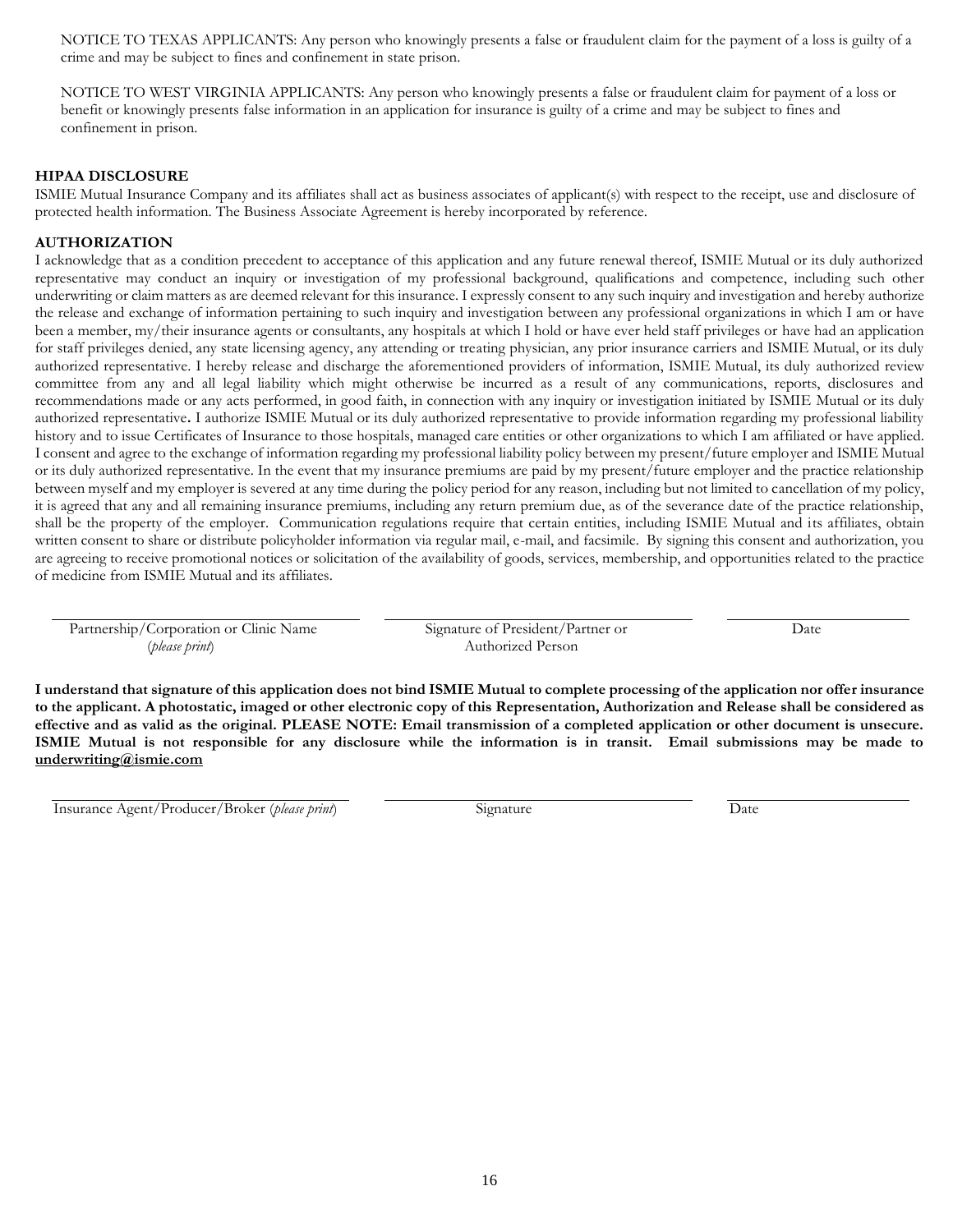**Claim Information Supplement (please print). In addition to completing this form, please provide a typed, detailed narrative for each open claim, or any claim that has closed with an indemnity payment. Please photocopy this form for additional claims.** 

**1. Patient/Claimant** 

| Name                                                                                             | Age                                                                  | <b>Sex</b> |
|--------------------------------------------------------------------------------------------------|----------------------------------------------------------------------|------------|
| 2. Date(s) of treatment and/or surgery which led to the allegations against you                  |                                                                      |            |
| No If "Yes", state when<br>3. Was suit ever filed?<br><b>Yes</b>                                 |                                                                      |            |
|                                                                                                  | Month<br>Year                                                        |            |
|                                                                                                  |                                                                      |            |
| 4. Name of insurance carrier defending you:                                                      |                                                                      |            |
| 5. Policy Number.<br>6. Names of other doctors and hospitals, if any, involved in claim or suit. |                                                                      |            |
| 7. Disposition or current status of claim or suit:                                               |                                                                      |            |
| Open - Indicate case value established by                                                        | Closed-With no payment made<br>Date                                  |            |
| - Has carrier indicated desire to settle?                                                        | Closed-With payment made.<br>Indicate amount of settlement or award: |            |
| Yes<br>N <sub>0</sub>                                                                            | a. Your policy \$                                                    | Date       |
|                                                                                                  |                                                                      |            |
|                                                                                                  | b. Total (if additional defendants involved) \$                      |            |
|                                                                                                  |                                                                      |            |
|                                                                                                  |                                                                      |            |
| 1.Patient/Claimant                                                                               |                                                                      |            |
| Name                                                                                             | Age                                                                  | <b>Sex</b> |
|                                                                                                  |                                                                      |            |
| 2. Date(s) of treatment and/or surgery which led to the allegations against you                  |                                                                      |            |
| 3. Was suit ever filed?<br>No If "Yes", state<br>Yes<br>when                                     | Month<br>Year                                                        |            |
| 4. Name of insurance carrier defending you:                                                      |                                                                      |            |
| 5. Policy Number.<br>6. Names of other doctors and hospitals, if any, involved in claim or suit. |                                                                      |            |
| 7. Disposition or current status of claim or suit:                                               |                                                                      |            |
| Open - Indicate case value<br>established by carrier \$                                          | Closed-With no payment made<br>Date                                  |            |
|                                                                                                  | Closed-With payment made.                                            |            |
| - Has carrier indicated desire to settle?                                                        | Indicate amount of settlement or award:                              |            |
| Yes<br>$\mathbf{N}$ <sub>0</sub>                                                                 | a. Your policy \$                                                    | Date       |